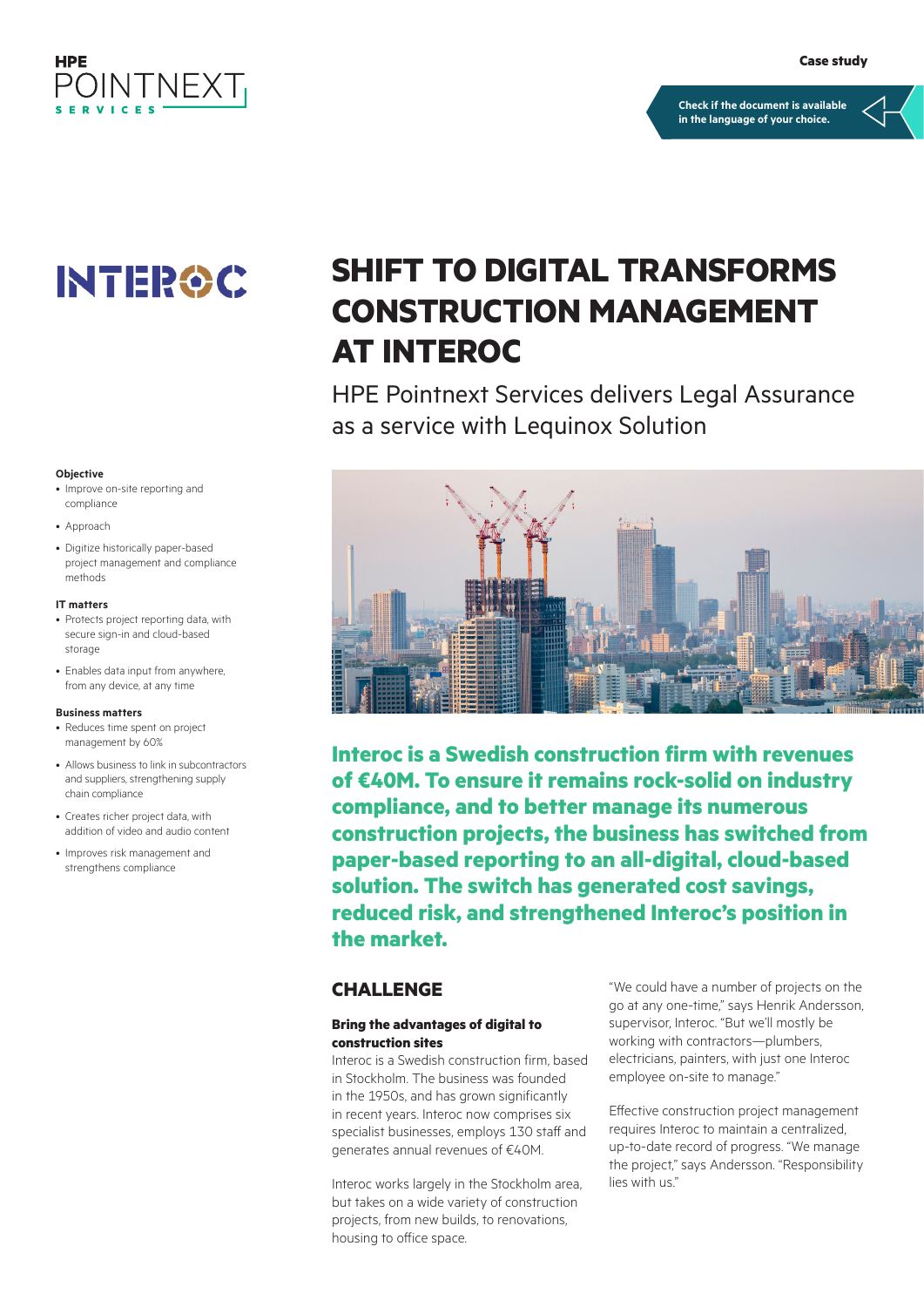### **"The unique signing functionality with delegated roles offered by DigiSign Construction Diary integrated with the Lequinox trust service makes it so much easier to follow who has done what, when and how."**

– Henrik Andersson, supervisor, Interoc

Traditionally, the construction industry has done this via a daily journal, a paper-based record of project updates. This required every contractor to write updates in a book at the end of every shift. In theory, the book would be looked after by one person and kept on-site.

This method, though ingrained in construction industry culture, was far from satisfactory. It proved time consuming to chase the supervisors for signing process, difficult to define responsibilities in case of deviations, and difficult to specify cost for additional work. Reporting would be inconsistent, comments could be hard to read and to share.

"Also, Stockholm's often cold and wet weather are not ideal for keeping paper records," says Andersson. "And if the report was lost, or a person moved to another project, that knowledge was gone forever."

Accurate record-keeping is more than just a project management issue, Andersson continues: "Increasingly, we're being asked to show environmental or regulatory compliance. We need to be able to show live updates or to attach video or photo evidence."

"Paper-based records are more than an inconvenience. We have to change our approach, to digitize project management. All parties want it: contractors, regulators, suppliers and management."

#### **SOLUTION**

#### **Secure, cloud-based access**

The solution is the DigiSign Construction Diary, a digital construction journal application created by Digital Trace International, a Swedish compliance solutions ISV, and delivered by IT-Total. In turn, the Trace DigiSign Construction Diary is empowered by the Lequinox Solution and its Lequinox trust service platform.

The Lequinox trust service platform is distributed globally by HPE Pointnext Services. In addition, HPE Pointnext Services designs, implements and integrates the Lequinox Solution into existing processes or applications (via REST and Local APIs).

The integration of the Lequinox Solution API's into the DigiSign Construction Diary transforms Interoc's documentation capture and handling, slashing administration time. It allows Interoc project managers to visualize and securely share critical project data, in real-time. Instead of a paper journal, all parties on-site can log and sign in to a cloud-based "single version of the truth" via a smartphone, laptop, or tablet. Updates can be logged from anywhere on-site, at any time.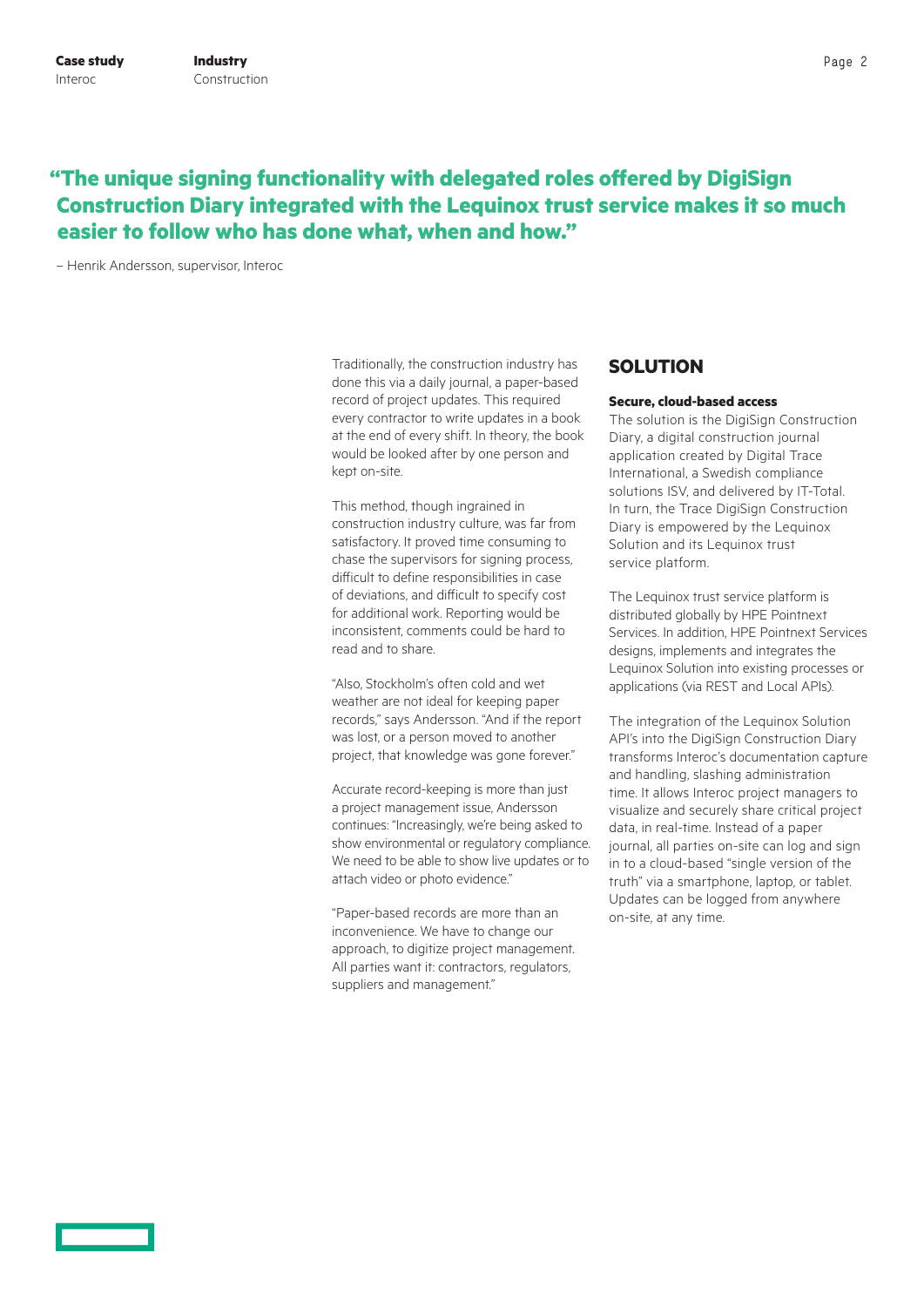

**60%** Time savings in project management reporting

By having access to all employees' and contractors' daily diary, the project manager can track site progress, visualize obstacles, and manage deviations. The Lequinox trust service protects the integrity of information at all times (as information is encrypted) and creates traceability of actions for all involved parties with a full audit trail. It protects the privacy of individuals in accordance with GDPR, meets the requirements of the EU Regulation on Trust Services (eIDAS) and construction industry.

As a standard it includes a daily journal form, deviation report, ETA forms, safety inspection form, self-control plan, self-control form, time reports, request report, and meeting reports. Other forms can be added as required. Updates to industry regulations are made automatically.

### **BENEFIT**

#### **Full traceability, from project start to finish**

"DigiSign Construction Diary and the Lequinox trust service platform give us full traceability, from project start to finish," says Andersson. "All parties on-site understand how it works, and have had no problem making this part of their new reporting process."

Clearly, the transformation from paper to digital has delivered significant benefits to Interoc. In general, projects are now easier to manage, the business has reduced its risk. By adding audio, video, and photography, site reporting is now richer and more detailed. Audits are more straightforward, and there is the environmental benefit of using less paper.

"The unique signing functionality with delegated roles offered by DigiSign Construction Diary and the Lequinox trust service platform make it so much easier to follow who has done what, when and how. In addition, all contractors securely safeguard a legal trace according to applicable legislation and rules," Andersson explains. "DigiSign Construction Diary helps us easily connect all contractors on one platform, saving up to 60% on processing and digital report capture lead-time, unveiling obstacles, deviations and project additions."

Andersson says, depending on the setup, size and internal processes, the normal saving in time for a site manager or supervisor is approximately €1,200 per month. Managers are now faster to react to situations, and lessons can be applied to new projects.